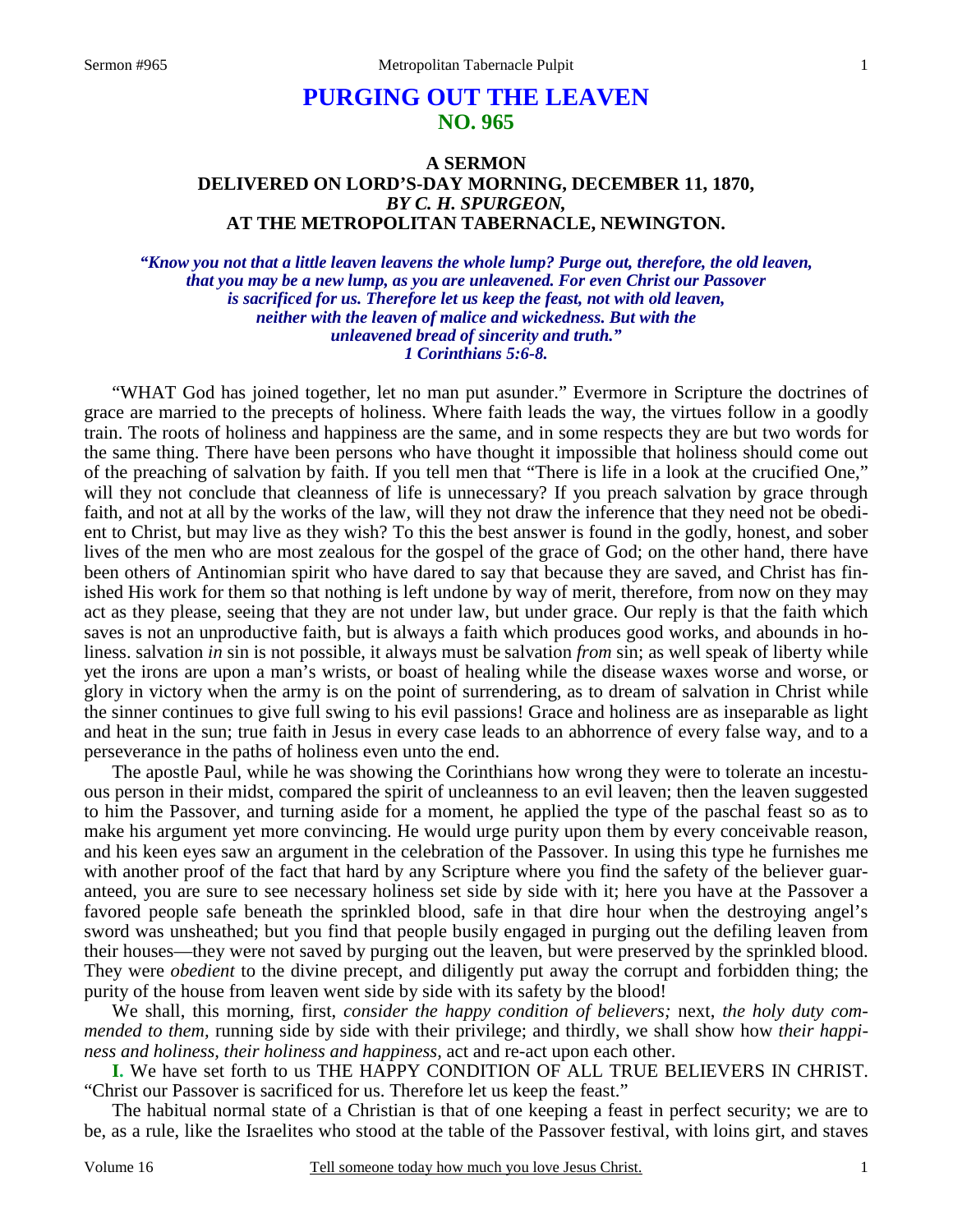in their hands, expectant of a joyful deliverance. Observe how the apostle puts it—take his words one by one—"Christ our Passover is sacrificed for us." "Our Passover," that by which God's wrath makes a transition, and passes over us who deserve its full vengeance; it passed *upon* the Lamb of God, and therefore it passes *over* us. Christ is sacrificed or slain; His life is taken, for He gave Himself for us; His life and blood, yes, His true self, He yielded up for us. The word for "us" implies *substitution*. Christ is sacrificed for or *instead* of us; we should never think of saying that Paul was sacrificed for us, though it is true Paul did lay down his life for the church of God to promote the interests of the faithful, and in a certain sense, since his exertions handed down the gospel, he died even for us; but we use the term so generally, and so correctly in the sense of substitution, that we should not think of applying it to any but our Lord, who alone in the fullest sense was sacrificed for us. He is the Lamb of our Passover, sacrificed on our behalf, that we might not be sacrificed—roasted in the fire of suffering that we might go free. It is by the process of substitution that according to abundant Scriptures, believing sinners are passed over in Judgment, and so escape eternal condemnation. "For Christ also has once suffered for sins, the just for the unjust, that He might bring us to God." "For He has made Him to be sin for us, who knew no sin; that we might be made the righteousness of God in Him." "Christ has redeemed us from the curse of the law being made a curse for us: for it is written, Cursed is everyone that hangs on a tree." "For as by one man's disobedience many were made sinners, so by the obedience of one shall many be made righteous." No one can doubt this doctrine who believes the word of the Lord by the prophet Isaiah in his  $53<sup>rd</sup>$  chapter, "But He was wounded for our transgressions, He was bruised for our iniquities: the chastisement of our peace was upon Him; and with His stripes we are healed. All we like sheep have gone astray; we have turned every one to his own way, and the Lord has laid on Him the iniquity of us all." "He shall see of the travail of His soul, and shall be satisfied: by His knowledge shall My righteous servant justify many, for He shall bear their iniquities." "He was numbered with the transgressors, and He bore the sin of many, and made intercession for the transgressors."

Our great joy is that the sacrifice through which we are passed over is already slain! No new victim is expected or required; the sacrifice by which we are delivered is complete. Accursed be all those who say that there is offered continually to God a sacrifice in the "mass." He has said, "It is finished," and they are liars before God who say otherwise! "This man, after He had offered one sacrifice for sins forever, sat down at the right hand of God." Do you think I am severe in my speech? I say no other than Paul said, "If any man preach any other gospel, let him be accursed." All that was needed to atone for our sin; all that was required to vindicate the law of God is already offered; there is nothing left to be presented by so-called "priests" on earth, or to be made up by the penances and payments of their dupes! Our Passover is sacrificed; let others offer what they will, ours is the Lamb once slain, and there remains no more sacrifice for sin.

This completeness of sacrifice, indeed, is the main part of the festival which the Christian should perpetually keep. If there were anything yet to be done—if the substitutionary sacrifice were imperfect, how could we celebrate the feast? Anxiety would destroy all enjoyment! "It is finished," is the joyous peal which rings us into the celestial banquet of present peace! The fact that we are complete in Him perfect in Christ Jesus—is our soul's deepest delight!

Our sacrifice is slain—"Therefore," says the apostle—and it is a natural inference from it—"let us keep the feast." By which I understand this—Jesus Christ, the Paschal Lamb, not only was offered as a sacrifice towards God, but He has become a festival towards ourselves; in Him we have communion with God, and joy and peace through believing, and we are to keep the feast by feeding upon Christ. The paschal lamb was not slain to be looked at, to be laid by in store, or merely made the subject of conversation; but it was slain to be fed upon! So, Christian, it is your daily business to feed upon Christ Jesus, whose flesh is meat, indeed, and whose blood is drink, indeed! Jesus is the food on which your faith must be nourished, and what rich nourishment He is! God over all, blessed forever, has redeemed us; the word made flesh, who dwelt among us, has been sacrificed for us; my Soul, what more could be required; what more can you desire, or can the Almighty One demand? A sacrifice divine, a perfect man in union with the eternal God, dies for you; what more is needed to make your faith firm and unmoved? Come and feed yourself on this bread which came down from heaven! The infinite love of the great Sacrifice, the amazing wisdom of it, the transcendent merit of it, the abounding fullness of the blessings which it secures—let your souls consider these things and feed upon them till they are satisfied with fa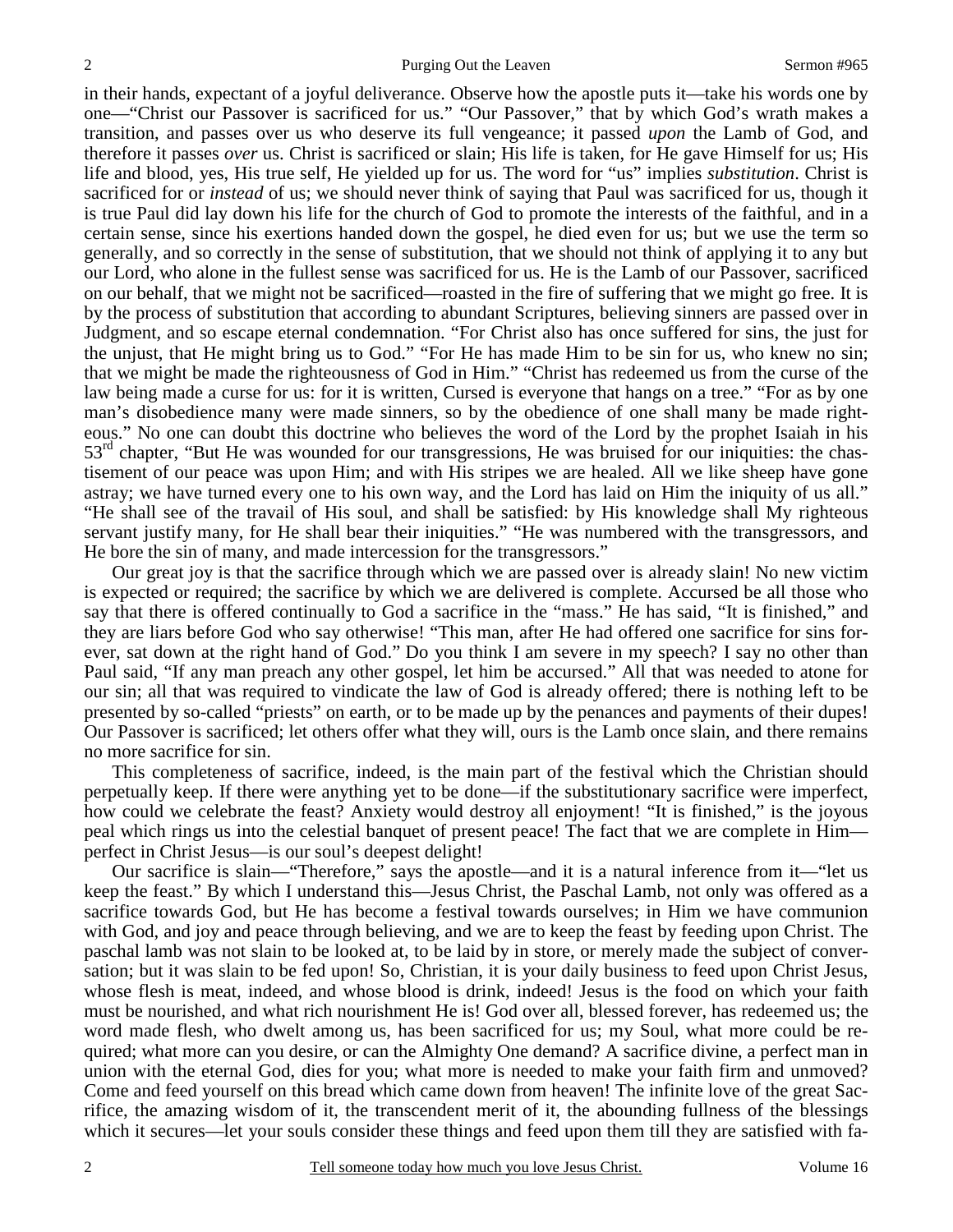vor, and full of the goodness of the Lord! Here is a festival the viands of which never can be exhausted, and from which the guests need never depart! Remember that at the paschal supper the whole of the lamb was intended to be eaten; and even thus, O believer, the whole of Christ you are to feed upon! No part of Christ is denied you; neither His humiliation nor His glory, His kingship nor His priesthood, His Godhead nor His manhood; all this has He given to you and for you, and you are now to nourish your soul by meditating upon Him.

Forget not, moreover, that a feast is not only for nourishment—it is for something more, for joy, for exhilaration. Let us also, in this sense keep a lifelong feast. The Christian is not only to take the doctrines which concern Christ to build up his soul with them as the body is built up with food, but he may draw from them the wine of joy, and the new wine of delight. It is meet that we rejoice in Christ Jesus; He is the bliss of the saints; is it not an unspeakable joy, and full of glory, that my sin will never be laid to my charge if I am a believer? My sin has been laid at Jesus' door, and He has put it all away so that if it is searched for it shall not be found! Is it not an intense delight to believe that Jesus has so effectually put away sin that no destroying angel can touch one of His saints? There being no condemnation, there can be no punishment for us either in this world or in that which is to come; we are as safe as Israel when the door was sprinkled with the blood; and more, being justified, we rise to a higher position—we are adopted into the family of God, and if children, then heirs! What a vista of joy opens before our eyes at the mention of that word, heirs of God; all things are ours because Christ our Passover has been slain for us. My brothers and sisters do not let your religion merely keep you calm and quiet—look for bursts of joy. "Praise Him upon the cymbals; praise Him upon the high-sounding cymbals." Surely there should be an excitement of delight created by truths of God so grand, and by blessings as incalculable as those of which we are partakers! Let us not treat our religion as merely an ordinary meal for our souls, but as a holy banquet of wine wherein our souls may be exceedingly glad!

When the Jews came together at the Passover, we find that they were accustomed to sing; they did not close the paschal supper without chanting some portions of the great "Hallel" which consisted of those Psalms at the end of the book dedicated to the praise of God. Let us keep the feast in the same way, nourishing our souls with Christ's sacrifice, making our hearts glad by reflecting upon the blessing which this has brought us, and never forgetting to magnify Jehovah, the Father, the giver of Christ, the founder of the covenant, our God in Christ Jesus. Let your praises never cease! You remember what I started with, that when the apostle says, "let us keep the feast," having drawn that exhortation as an inference from the fact that the Passover is killed, he does not mean "Let us *sometimes* keep the feast," but let us *always* keep it. Our Passover is perpetual; it has no times and seasons, and it is lifelong. Salute your God each morning with your hymn of praise, you redeemed ones! Let not the sun go down without another hymn of thanksgiving! Praise Him, praise Him, praise Him; ceaseless as your mercies let His praises be! O for the life of heaven on earth, to be always praising God! Our sacrifice is slain; therefore let us keep this feast of daily adoration and hourly thankfulness to Him who passed us by in mercy when He might have smote us in wrath.

At the Passover the devout Jew was accustomed to teach his family the meaning of the feast. The children said, "What do you mean by this ordinance?" And then the father explained to them how they came out of Egypt, saying, "With a high hand and an outstretched arm Jehovah brought us forth; and on the night when He smote the first-born of Egypt, He smote not us, for the lamb was slaughtered, and when the Lord saw the blood upon the door He passed over us." Let it be a part of our continual festival; and I do not know a more delightful duty than to tell others what our redeeming Lord has done! Too many of you need to be stirred up to this pleasant duty; when you once break through those wicked, cowardly habits, for I cannot help thinking them so in many of you, which lock your months, and prevent your giving Jesus praise, you will find it sweet to tell your children and kinfolk the story of the atoning sacrifice. While blessing them, you will obtain a double blessing in your own souls, and if it should please the Holy Spirit to bless your teaching to the salvation of your fellow men, you will be happy, indeed!

Do not suppose that I am exhorting you to keep the feast when you come to the Lord's Supper. I do not refer to that emblematic feast at all; I refer to our *daily* lifelong fellowship with Jesus. "Christ our sacrifice is slain for us, therefore let us keep the feast." The inference is of continuous force. When is Jesus slain; is He not slain at this hour; was not His sacrifice completed upon Calvary's bloody tree?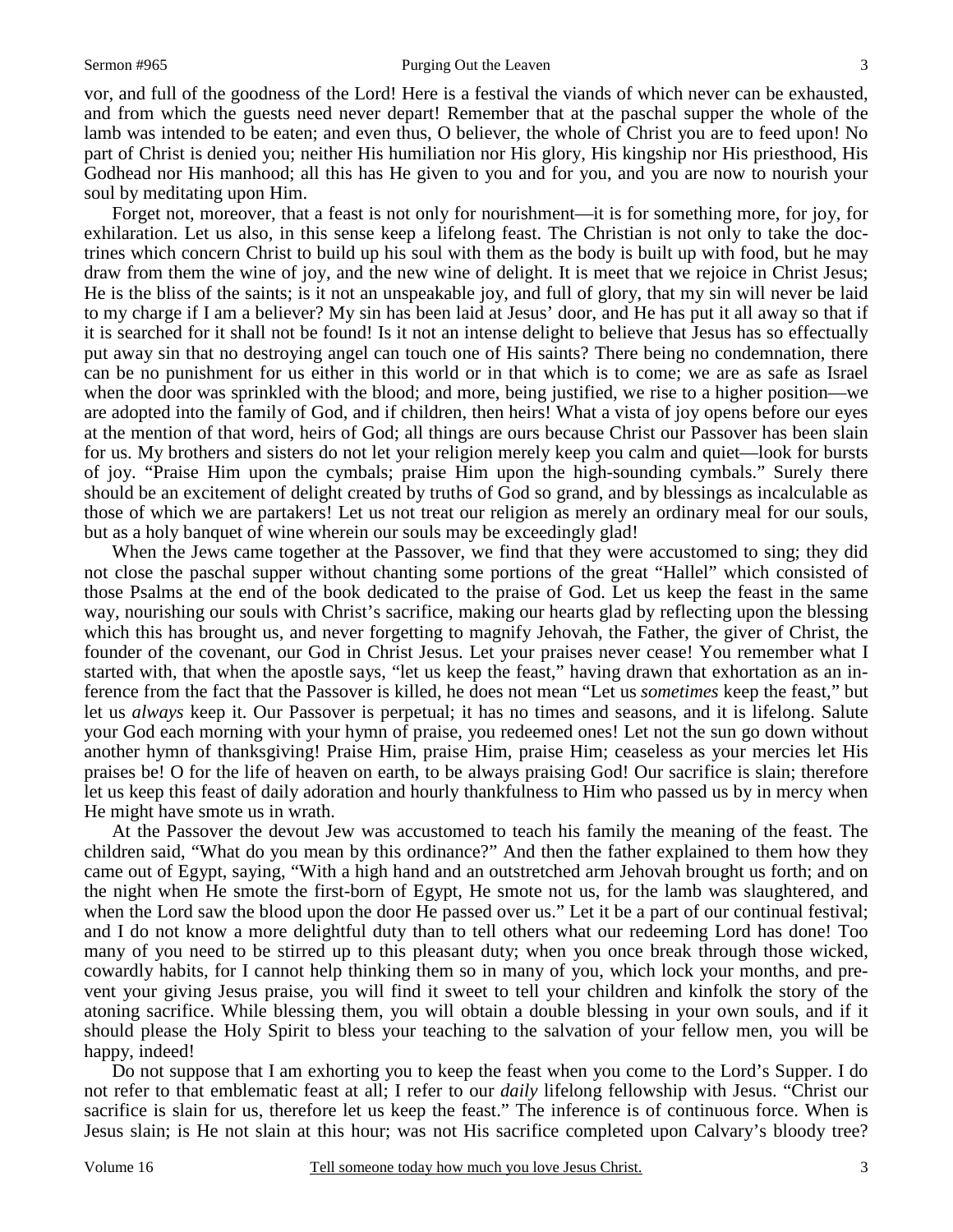Therefore let us keep the feast *always,* for the Lamb is always slain! Our keeping of the feast is not a matter for times and seasons—festivals and holidays; it is always our position. O you who go with your heads bowed down like bulrushes, and yet are the Lord's true people, I would gladly put my hand on your shoulders and say, "Christ our Passover is sacrificed for us; therefore let us keep the feast." Why should we lie in the dungeon when liberty is ours? "Alas," says a downcast one, "I have so many corruptions." I know you have, my dear brother; we will talk about that directly, but "Christ our Passover is sacrificed for us, therefore let us keep the feast." "But I have so many troubles, and I am so very poor"; so were many of the Israelites, but when they had slain the Passover, they kept the feast. So, notwithstanding all these things which make you sorrow, you must feast, for "our Passover is sacrificed." "But all my cares," says one. What business has a believer with cares? Is it not written, "Cast your burden upon the Lord; He will sustain you; He will never allow the righteous to be moved"? You cannot keep a feast while care, like a shrew, hovers above the table; but let us, like Abram, drive away the birds of prey, and keep the feast. "Ah, but I am thinking about the past, my old sins still haunt me." What? After Christ your Passover is slain? Surely the past is blotted out and forgiven. "Still," says one, "my mind is heavy, my harp is on the willows." will not a sight of Calvary relieve you? Jesus Christ was made a curse for you that you might not be regarded any longer as accursed; will not this make you lift up the note of thanksgiving? Certainly it ought too; it should be always feast time with God's servants, since Christ their Passover is slain! "But I have nothing to rejoice in," says one, "except my religion." What more do you need? What was there brought on the table at that paschal supper by way of good cheer, except the paschal lamb? I grant you there was something else upon the table, but what was it? Bitter herbs! Surely those were not an addition to the *joy?* It was not sharp sauce such as we ordinarily use, but bitter, pungent herbs! These did not please the palate, yet they kept the feast upon the lamb, which was all they needed; so you may bring the bitter herbs of your *deep repentance* that your sin made it necessary that the Lamb of God should die, but all the feast is in Him, and all the world can contribute nothing to that feast but bitter herbs! If you had the entire world, and derived comfort from it for a time, in the end it would become bitter as wormwood; all things beneath the sky must be bitter herbs—only Jesus is the true Feast! My soul, rejoice in the Lord always, for you have always reason to triumph, since Jesus Christ is slain!

**II.** Side by side with the picture of the lifelong feast, we find A HOLY DUTY COMMENDED to us. "Purge out therefore, the old leaven." "Let us keep the feast; not with old leaven, nor with the leaven of malice and wickedness, but with the unleavened bread of sincerity and truth."

We believe leaven is used in every case in Scripture—there is only one case in which the question could possibly be raised, as the emblem of sin. This arises partly from its sourness. We, being ourselves leavened with evil, find leaven somewhat palatable at first, but God, who hates all evil, puts away the type in all its stages. Sin, which for a while may seem pleasant, will soon be nauseous, even to the sinner; but the very least degree of sin is obnoxious to God. We cannot tell how much God hates sin, but with the entire intensity of His infinite nature He loathes it! He cannot look upon iniquity—it is detestable to Him, the fire of His wrath will burn forever against it, because sin is infinitely loathsome to His pure and holy nature. Therefore He calls it leaven because of its sourness. Leaven is moreover, the offspring of a sort of corruption, and tends towards further corruption. Sin is a corruption; it dissolves the very fabric of society; it dissolves the constitution of man; wherever it gets into our nature, it puts it out of order, disjoints it, destroys its excellence, and poisons its purity. Leaven is also very spreading; no matter how great the measure of flour, the leaven will work its way: there is no saying, "To here shall you go, but no farther." A little leaven leavens the whole lump! Even thus it is with sin; when that leaven had place among angels, it brought a multitude of them down to hell. One woman sinned, and the whole human race was leavened by her fault! One sin drops into the nature, and it becomes entirely depraved, corrupt through and through, by the leavening influence!

Now, according to the apostle, if the leaven of evil is permitted in a church, it will work its way through the whole of it. In the Christian church a little false doctrine is sure to pave the way for greater departures from truths of God, so that no one can predict the end and result of the first false teaching! You cannot say, "I will be so far unorthodox"; you might as well break the dykes of Holland, and bid the sea be moderate in its encroachments. The doctrines of the gospel have such a close relation to one another that if you snap a link, you have broken the whole chain, and we may say of the system of truth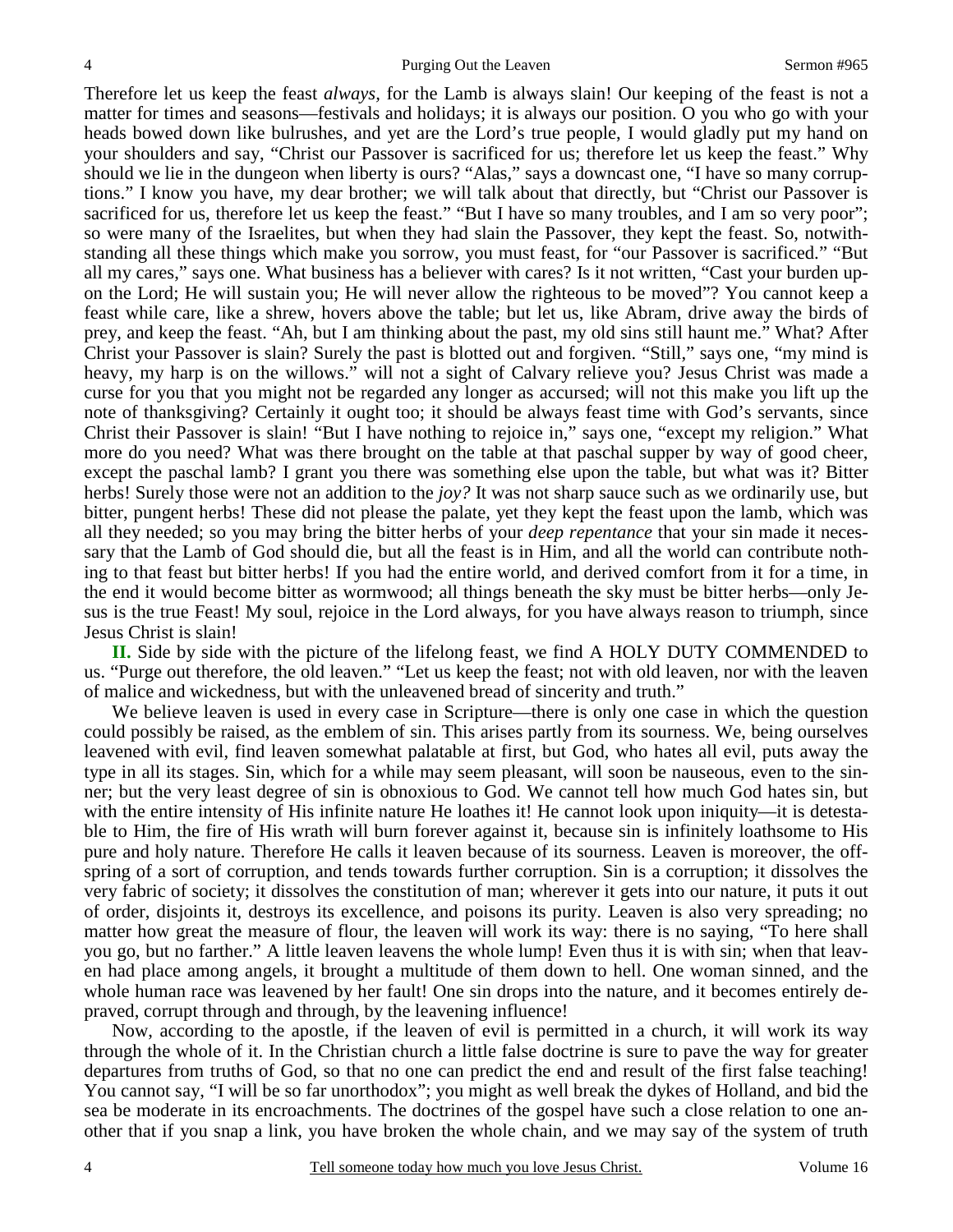#### Sermon #965 Purging Out the Leaven

what is written concerning the law, "He that offends in one point is guilty of all." The renunciation of one truth almost necessarily leads to the giving up of another, and before a man is half aware of it, he has let go of the gospel. I greatly fear that the denial of the eternity of future punishment is but one wave of an incoming sea of infidelity; deny the awful character of sin, and the substitutionary work of Christ will soon follow. Indeed we have living proofs of this at this day, and we shall see many more before long. The new teaching eats as does a canker; it speaks fair, but in its heart there is a deadly enmity to the gospel itself, and the sooner it is seen to be so, the better for the church of God.

The leaven of evil living, too, is equally obnoxious in the church. Tolerated in one, it will soon be excused in another—and a lower tone of thought with regard to sin will rule the church. The toleration of sin in the church soon leads to the excusing of it and that to the free indulgence of it, and to the bringing in of other sins yet fouler! Sin is like the bale of goods which came from the east to this city in the olden time, which brought the pest in it. Probably it was but a small bale, but yet it contained in it the deaths of hundreds of the inhabitants of London; in those days one piece of rag carried the infection into a whole town; so, if you permit one sin or false doctrine in a church knowingly and wittingly, none can tell the extent to which that evil may ultimately go. The church, therefore, is to be purged of practical and doctrinal evil as diligently as possible; that sour and corrupting thing which God abhors must be purged out, and it is to be the business of the Christian minister, and of all his fellow helpers, to keep the church of God free from it!

We will, however, view the text as relating to *ourselves*, and let me remark that the apostle had in his mind's eye the custom of the Jews at the Passover. In consequence of the command that they should purge out the leaven at the Passover, the head of the household among the Jews in the olden times, especially when they grew stricter in their ritual, would go through the whole of the house on a certain day to search for every particle of leavened bread. It was generally done in the evening with a candle, and the servants and others would accompany the good man of the house to search for every crumb. Clothes were shaken, cupboards were emptied, drawers were opened—and if a mouse ran across the room, and might be supposed to carry a crumb of bread into its hole—they trembled lest a curse should rest on the home! So strict did they become that our Savior might have rebuked them as straining at a gnat while swallowing a camel! We, however, have no need to fear excessive strictness in getting rid of *sin*. With as scrupulous a care as the Israelite purged out the leaven from his house, we are to purge out all sin from ourselves, our conduct, and our conversation. Here is a task set before you, then, my brothers and sisters. Note well, we do not urge you to purge out sin in order that you may save yourselves, for Christ our Passover is slain, and our salvation is secured; but that being done, in order that we may keep the feast and unbrokenly possess the *joy* of salvation, we are to purge out the leaven of sin. We may suppose that the Jewish householder would very soon put away all the large loaves of leavened bread that remained in the house—just as you and I, when we were sorrowing for sin, gave up at once all those gross outward sins in which we indulged before. Some of these have never tempted us again. Drunkenness, profanity, uncleanness—I have known men give up these sins at once, in a moment, and they appear to be delivered from their power from now on and forever! Then perhaps there were some stray crusts which the children had left; these were put away, also. So there may be certain minor sins in the judgment of the world which the Christian, when converted, may not put away the first week, but when they are seen, he says, "I must be done with these! Christ, my Passover, has been offered; I cannot do this wickedness; I am a child of God, more is expected of me than of others." But the most trouble would be caused by the little *crumbs* of leaven. These might be hidden away in the cupboard, and perhaps it was a long time after the search began before the householder found these; but when he did, he said, "Put them away, they must not remain." And, beloved, many a Christian has not found out the sinfulness of some actions for years after his conversion! I am very conscious that certain matters which I thought very lightly of years ago would greatly trouble my conscience now; as I have obtained light upon certain sins, I have, through grace, put them away; but I expect as long as I live to find something which viewed in a brighter light, and from a higher standing, will be discovered to be sinful—and I desire divine grace to have done with it! We must not hesitate for a moment; we must not retain even a crumb of the evil leaven; we must earnestly desire to sweep it all out!

The whole house was searched. I have seen a picture in which the servant is represented as cleaning the cooking vessels in the kitchen, the housewife is searching garments and cups in the dining room, and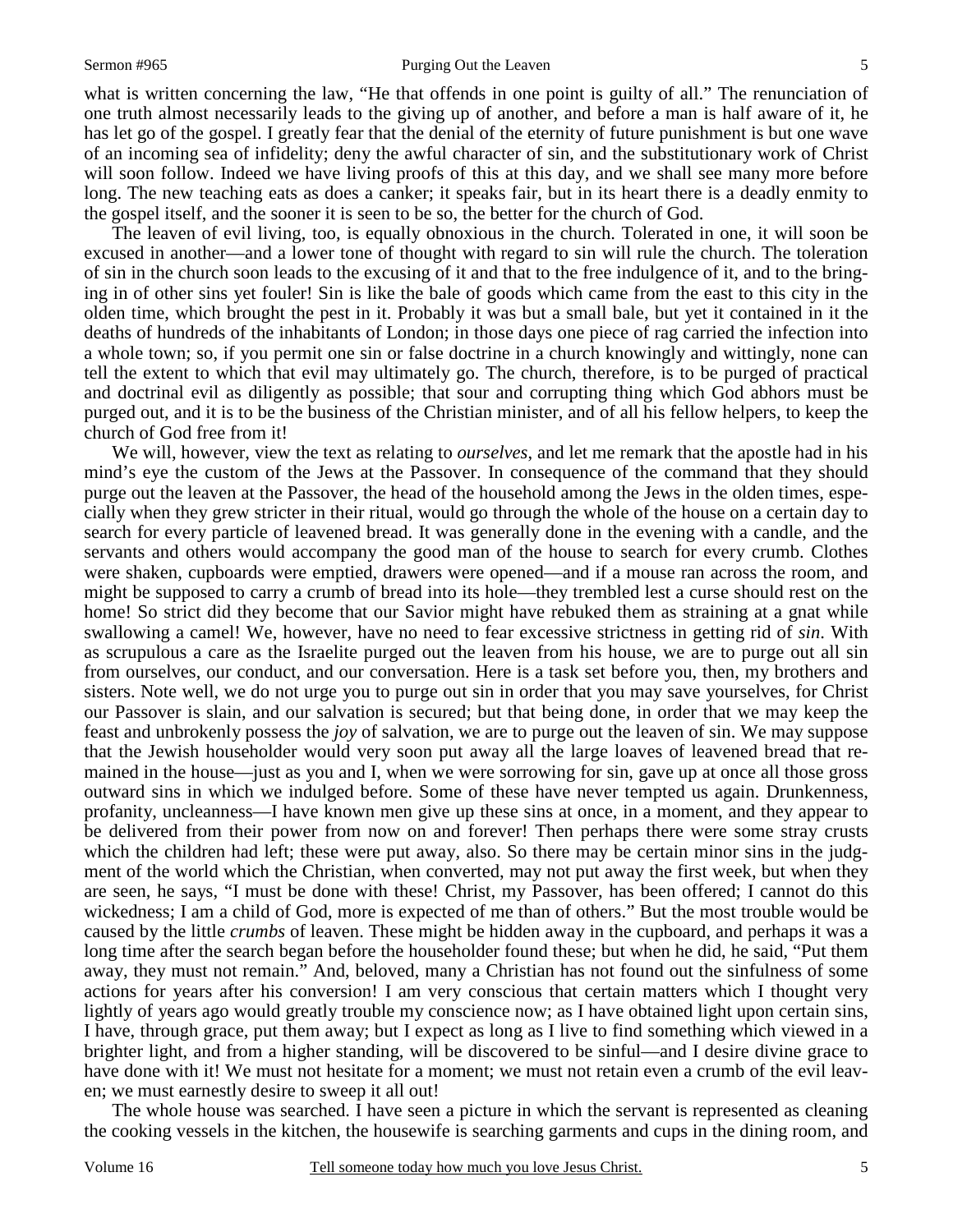the master and his sons are opening cupboards and chests, and diligently investigating. A Christian may feel that he has gotten rid of all the leaven from his shop; he is upright and honest; and his system of business is just; yet it may be there is leaven in his private house, for the children are uncorrected, the Sunday is disregarded, or the servants' souls are neglected. Perhaps the home is right, and then there may be leaven in the bed-chamber. Your conversation with yourself and your God may be in a sad condition; prayer may be restrained. Suppose you have purged out the leaven of hypocrisy and are sincere are you also free from the leaven of anger? May you not still be slow to forgive? Are you clear of the leaven of pride, or of covetousness? Every part of our nature needs searching—the heart, the judgment, the mind—all must be cleansed! Purge out the old leaven wherever it has penetrated; it must be destroyed or else, though we are safe beneath the blood, we shall not know and enjoy our safety! The feast cannot be kept while the old leaven is willfully left within us.

I told you that the head of the household usually performed the search. Let your best powers of judgment be exercised upon yourself, my dear brothers and sisters. Too many exercise their understandings in criticizing others, but they do not judge themselves in the same way. Let your main and chief thought be, now that you are saved, to get rid of sin! Let the master powers of your soul be called into this purging work, and ask the Master Himself to aid you. Does He not sit as a refiner to purify the sons of Levi? Search me, O God! Try me, and know my ways! Your eyes can see what mine cannot! May the great Purifier put forth from us every crumb of the old leaven of our natural corruption.

I said that a candle was used to throw a light into every corner of the house that no leaven might escape notice. Take you the candle of God's word, the candle of His Holy Spirit; do you say, "There is nothing wrong in me if I judge myself by my fellow men"? My brothers and sisters, it is a small thing to be able to say no more than this! To be approved of men is but a poor standard for a Christian; does your own heart reproach you; does the word of God reproach you? To be measuring myself by my fellow men, and saying, "Compared with them I am generous to the poor and diligent in God's service"—this is to be proud because you are taller than pigmies, or fairer than blackamoors! Compare yourself with Paul, with John, with Brainerd, or Rutherford—and even that is ill advice, for what were the best disciples compared with their Master? There must be no lower standard for us than the perfection of Christ! No attainment must ever satisfy us until we are conformed to His image who is the first-born among many brethren. You will tell me I am holding up a high standard. I am; but then we have a great helper, and I will show you in a moment how you may be of good cheer concerning this business.

To purge out the old leaven many sweepings of the house will be needed. One certainly will not suffice! You must search, and search, and search on, until you get to heaven! The motto of your life must be, "Watch, watch, watch"; for mark you, you are sure to leave some leaven, and if you leave a little it will work and spread. Sin has evermore a swelling tendency, and until the Holy Spirit has cut up the last root of sin, evil will grow up again in the heart; at the scent of water it will bud and put forth once again its shoots. Here is work for all time, enough to keep us busy till we land in eternity!

It is hinted in the text that there are forms of evil which we must peculiarly watch against, and one is *malice*. Is a Christian likely to be malicious? I trust in the strong sense of that term, we have done with malice, but alas, I have known believers who have had a very keen sense of right, and they have been commendable, who have too much indulged the spirit deprecated here! That is to say, they have been very severe, censorious, and angry—angry with people for not being perfect! Though not perfect themselves, and though they know that if they are better than others, the grace of God has made them so, yet they are bitter and harsh towards the imperfections of Christians; they harbor feelings of prejudice, suspicion, and ill-will; they do not seek the improvement of the faulty, but their exposure and condemnation; they hunt down sincere but faulty people, and denounce them—but never by any chance offer an excuse for them. In some believers there is too much of the leaven of *unkind talking.* They speak to one another about the faults of their brethren, and in the process of gossiping, characters are injured and reputations marred. Now harsh judgments and evil speakings are to be put away from us as sour leaven! If a man has injured me, I must forgive him, and if I find him to be faulty, I must love him till he gets better; and if I cannot make him better by ordinary love, I must love him more, even as Christ loved His church and gave Himself for it, "that He might present it to Himself a glorious church, not having spot or wrinkle, or any such thing." He did not love her because she was without spot or wrinkle, but to get the spots and wrinkles out of her, He loved her into holiness!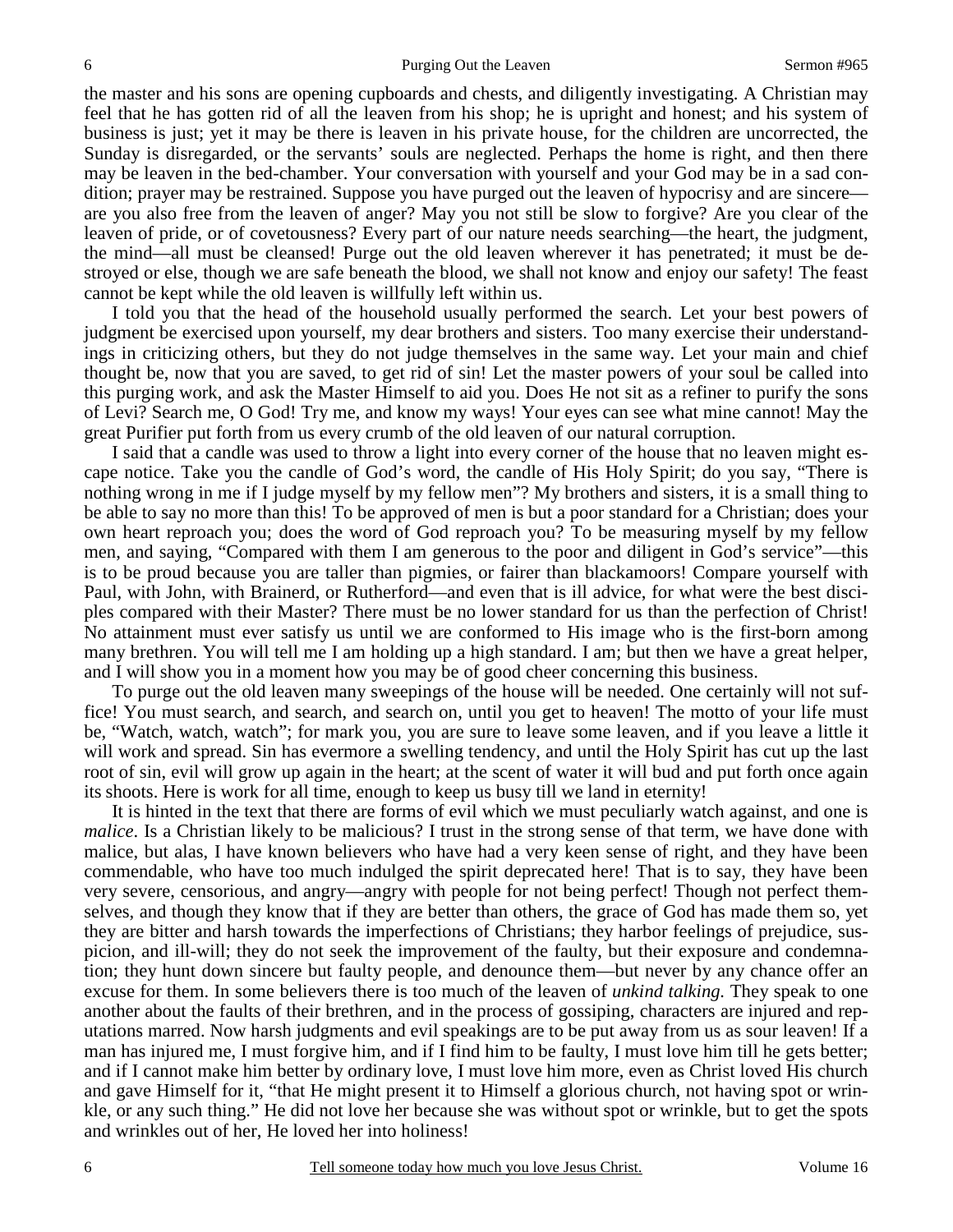#### Sermon #965 Purging Out the Leaven

Take heed also that every form of *hypocrisy* be purged out, for the apostle tells us to eat the Passover with the unleavened bread of sincerity and truth. Do let us leave off talking beyond our experience; let us never pray beyond what we mean. Ask God, my brothers and sisters, to clean us from all unreality, that nothing in us may be but true metal. There is a strong temptation among Christian ministers, and Christians of all sorts, to seem to be a little more than they are; God save us from it! The slightest taint of hypocrisy should be abhorred by all Christians. All ill-will and all mere *seeming* should be detestable to the Christian, for where these are there can be little or no communion with Jesus. The fellowship of heaven is not enjoyed where the leaven of hell is endured!

**III.** Our last point shall be touched briefly. THE HAPPINESS OF THE BELIEVER ACTS UPON HIS HOLINESS, AND HIS HOLINESS UPON HIS HAPPINESS.

First of all, *the happiness acts upon the holiness.* We have drawn a picture of the paschal feast. Set it before you again. If I know that I feed upon Christ day by day, who has been sacrificed for me, the happiness I feel leads me to say, "Yet it was dearly purchased; my sins slew my Savior, and therefore will I slay my sins." Every taste you get of redeeming love makes you feel that sin is a cruel and detestable thing, and therefore you will destroy it! Sitting as you do, within the house, and knowing that you are all safe because the blood is on the lintel outside—what next? Why, you will say, "The first-born sons of Egypt are slain, and am *I* preserved; what then; why I must be God's first-born, and must belong to Him!" "You are not your own, but you are bought with a price," is the voice of the angel as he passes by the house which he must not enter to destroy! Has Christ loved me and died for me? Then I am His, and if I am His, I cannot live in sin! If I am redeemed, how can I continue a slave? If I belong to Jesus I cannot serve the devil, I must be rid of sin; then further, if I feel that all is safe, my mind is calm, and I am able to care about the state of my *heart*. The Israelite was safe within his house, he needed not to keep watch and ward outside—the sprinkled blood was his security, and therefore he had time and space to see to the interior of his home. "Now," says the believer, "I have nothing to do with saving myself, for my salvation is finished; therefore I will see to my growth in grace." He who has outdoor work done for him may well see to his indoor work, and earnestly turn his thoughts to the purging out of the old leaven. The freedom you have from fear through the blood of Jesus gives you the peace of mind necessary for a thorough search after your sins; moreover, the Christian is encouraged to put away his leaven of sin because he has the foresight of a profitable exchange. The Israelite gave up leavened bread, but he soon had angels' food in the place of it; so the Christian says, "I give up these sins; they were sweet to me once, but now they are sour, stinking, corrupt leaven! I shall receive nobler enjoyments; fellowship with heaven shall be my portion! I may gladly part with leaven, for I am called to eat the bread of angels, no, the bread of God!"

The Christian, who knows that his sin is forgiven, feels that the God who could put away his load of sin will surely help to conquer his corruptions. When I see Calvary, I believe anything to be possible; if Jesus can blot out sin, His Spirit can subdue it; the holy peace created in the soul by feeding upon Christ nerves the spirit for conflict with inbred sin. We will overcome it; we will drive out the Canaanites which defile our souls; we will be pure; we will be perfect—for greater is He who is with us than all they who are against us! So you see our happiness in many ways promotes our holiness.

I am quite sure you will not need me to enlarge upon the fact that *holiness produces happiness.* How quiet does the soul become when the man feels, "I have done that which was right, I have given up that which was evil." I grant you that the deep peace of the believer arises from the sprinkled blood, but it is enjoyed by purging out the leaven. You question yourself and say, "Can I believe in Christ if I am living in sin?" And you get back the comfortable sense that Jesus is yours when you can honestly feel that you have, by the Holy Spirit, renounced your old sins. Purging out the leaven clears your evidences, and so enables you to keep the feast; you were safe enough through the blood, but now you find happiness in a sense of security, a happiness which would have been taken from you had you fallen into sin. My brothers and sisters, how can we expect to enjoy communion with Jesus Christ while we indulge in sin? I am sure you will find that at the bottom our need of fellowship with Christ arises from our lack of careful walking before the Lord. I read, sometimes, holy Rutherford's letters, and say, "I wish I lived like this." Now, if I do not do so, it is either Christ's fault or mine; can I say it is *Christ's* fault? I dare not! He is as willing to reveal Himself to me as to any other of His servants; it is *my* fault! My dear brothers and sis